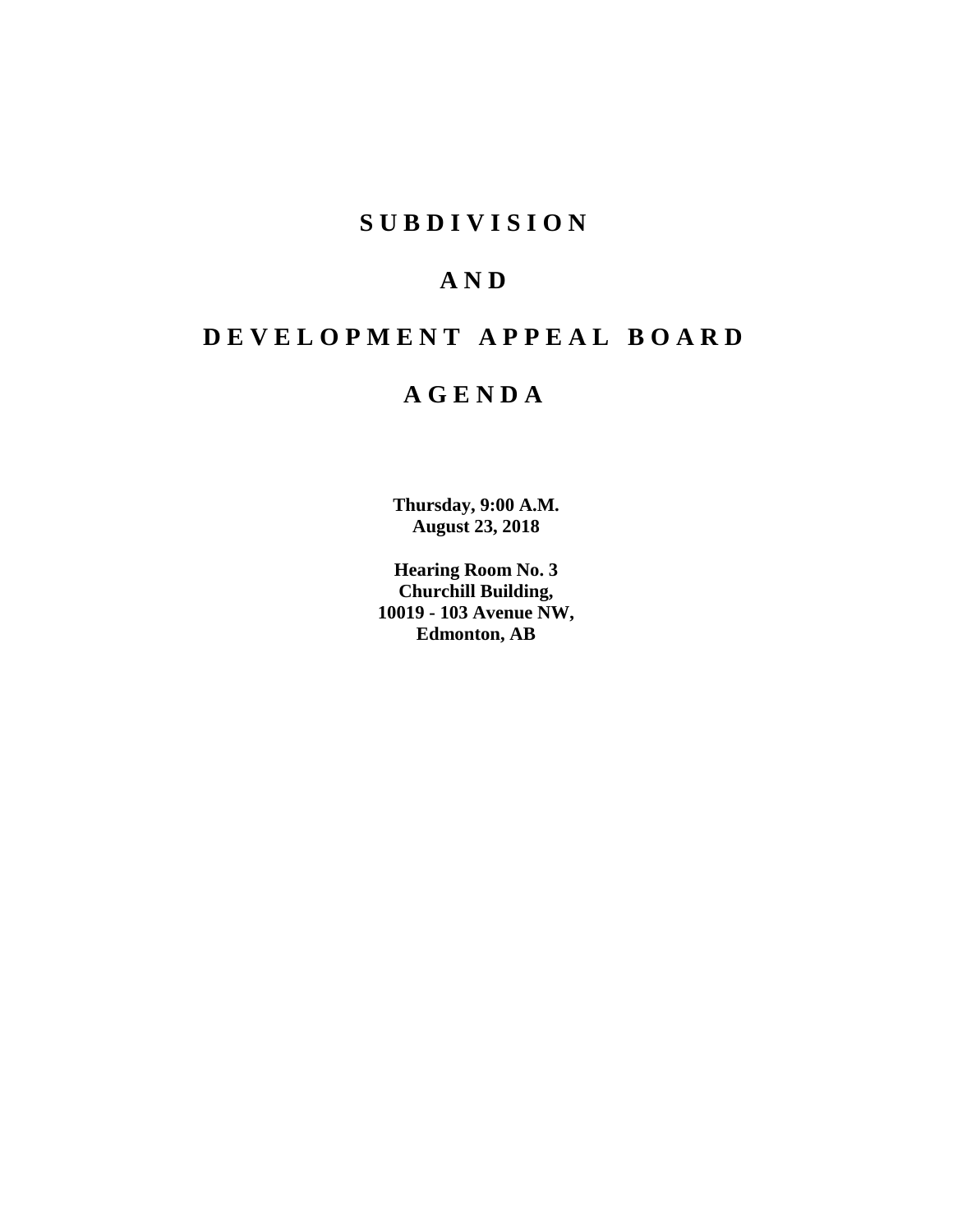# **SUBDIVISION AND DEVELOPMENT APPEAL BOARD HEARING ROOM NO. 3**

|   | 9:00 A.M.           | SDAB-D-18-126 | Construct exterior alterations to a Single<br>Detached House (Driveway extension, 1.81)<br>metres by 6.82 metres)                                              |  |  |
|---|---------------------|---------------|----------------------------------------------------------------------------------------------------------------------------------------------------------------|--|--|
|   |                     |               | 16904 - 57 Street NW<br>Project No.: 285518626-001                                                                                                             |  |  |
|   | <b>TO BE RAISED</b> |               |                                                                                                                                                                |  |  |
| H | $10:30$ A.M.        | SDAB-D-18-115 | Change the Use from General Retail Stores to a<br>Restaurant (50 Seats, 36.2 square metres of<br>Public Space) and construct interior alterations<br>(Fleisch) |  |  |
|   |                     |               | 10610 - 82 Street NW<br>Project No.: 265793500-001                                                                                                             |  |  |
|   | <b>NOTE:</b>        |               | Unless otherwise stated, all references to "section numbers" refer to<br>the authority under the Edmonton Zoning Bylaw 12800.                                  |  |  |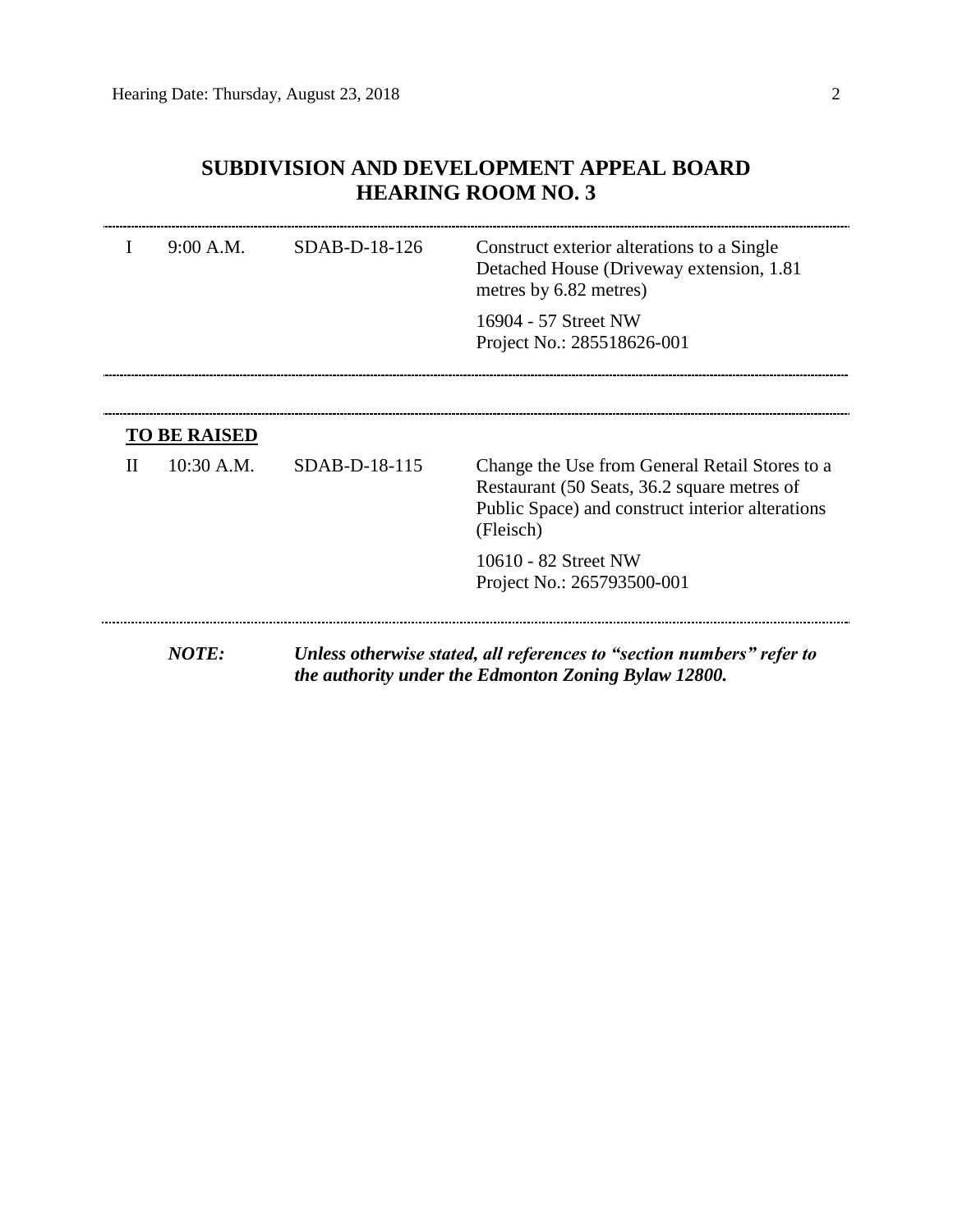| <b>ITEM I: 9:00 A.M.</b> |                                                        | FILE: SDAB-D-18-126                                                                                              |  |  |  |  |  |
|--------------------------|--------------------------------------------------------|------------------------------------------------------------------------------------------------------------------|--|--|--|--|--|
|                          | AN APPEAL FROM THE DECISION OF THE DEVELOPMENT OFFICER |                                                                                                                  |  |  |  |  |  |
|                          | <b>APPELLANT:</b>                                      |                                                                                                                  |  |  |  |  |  |
|                          | <b>APPLICATION NO.:</b>                                | 285518626-001                                                                                                    |  |  |  |  |  |
|                          | <b>APPLICATION TO:</b>                                 | Construct exterior alterations to a Single<br>Detached House (Driveway extension,<br>1.81 metres by 6.82 metres) |  |  |  |  |  |
|                          | <b>DECISION OF THE</b><br>DEVELOPMENT AUTHORITY:       | Refused                                                                                                          |  |  |  |  |  |
|                          | <b>DECISION DATE:</b>                                  | July 13, 2018                                                                                                    |  |  |  |  |  |
|                          | <b>DATE OF APPEAL:</b>                                 | July 25, 2018                                                                                                    |  |  |  |  |  |
|                          | MUNICIPAL DESCRIPTION<br>OF SUBJECT PROPERTY:          | 16904 - 57 Street NW                                                                                             |  |  |  |  |  |
|                          | <b>LEGAL DESCRIPTION:</b>                              | Plan 0820126 Blk 3 Lot 29                                                                                        |  |  |  |  |  |
|                          | ZONE:                                                  | (RSL) Residential Small Lot Zone                                                                                 |  |  |  |  |  |
|                          | <b>OVERLAY(S):</b>                                     | N/A                                                                                                              |  |  |  |  |  |
|                          | STATUTORY PLAN(S):                                     | McConachie Neighbourhood Structure<br>Plan<br>Pilot Sound Area Structure Plan                                    |  |  |  |  |  |
|                          |                                                        |                                                                                                                  |  |  |  |  |  |

# *Grounds for Appeal*

The Appellant provided the following reasons for appealing the decision of the Development Authority:

> •We have extended the width of our driveway to provide just enough space for our son to park when he is not either at school or work. While leaving limited room for the vehicles from our 2 car garage to still pass by.

> •This extension was not for the purpose of parking 3 vehicles on our driveway, nor did the extension provide enough room to do so.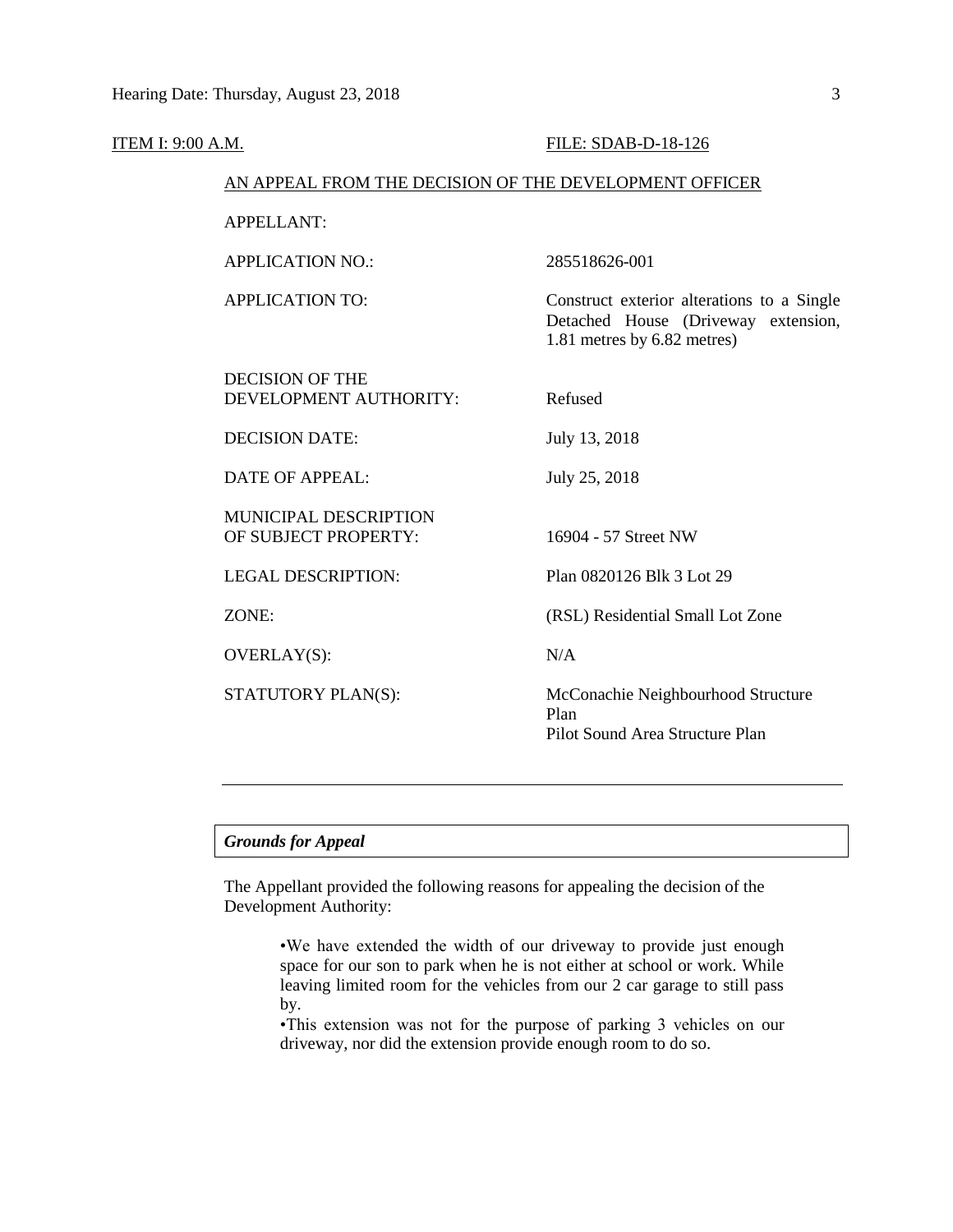Hearing Date: Thursday, August 23, 2018 4

•We have not extended the width of our driveway into our front door side property as we understand this takes away from the community curb appeal. Residents 3 City blocks away from us have unfortunately done that by copy of provided picture, and there is definitely no curb appeal.

•We have expended thousands of dollars between our driveway extension and front landscaping to ensure our curb appeal was maintained.

•While the overall width extension was 1.8 m, our existing driveway was not poured to full width of our garage prior, make the extension beyond the width of our garage by only 1.2 m.

•Our surrounding neighbours are in support of our driveway extension as per provided signed petition.

•We understand that concrete can be placed as close as 6" from property line. We have chosen to stay back 12" to ensure no issues with drainage from our property, as well as our immediate adjoining neighbour.

#### *General Matters*

## **Appeal Information:**

The *Municipal Government Act*, RSA 2000, c M-26 states the following:

#### **Grounds for Appeal**

**685(1)** If a development authority

- (a) fails or refuses to issue a development permit to a person,
- (b) issues a development permit subject to conditions, or
- (c) issues an order under section 645,

the person applying for the permit or affected by the order under section 645 may appeal to the subdivision and development appeal board.

## **Appeals**

**686(1)** A development appeal to a subdivision and development appeal board is commenced by filing a notice of the appeal, containing reasons, with the board,

- (a) in the case of an appeal made by a person referred to in section 685(1)
	- (i) with respect to an application for a development permit,
		- (A) within 21 days after the date on which the written decision is given under section 642, […]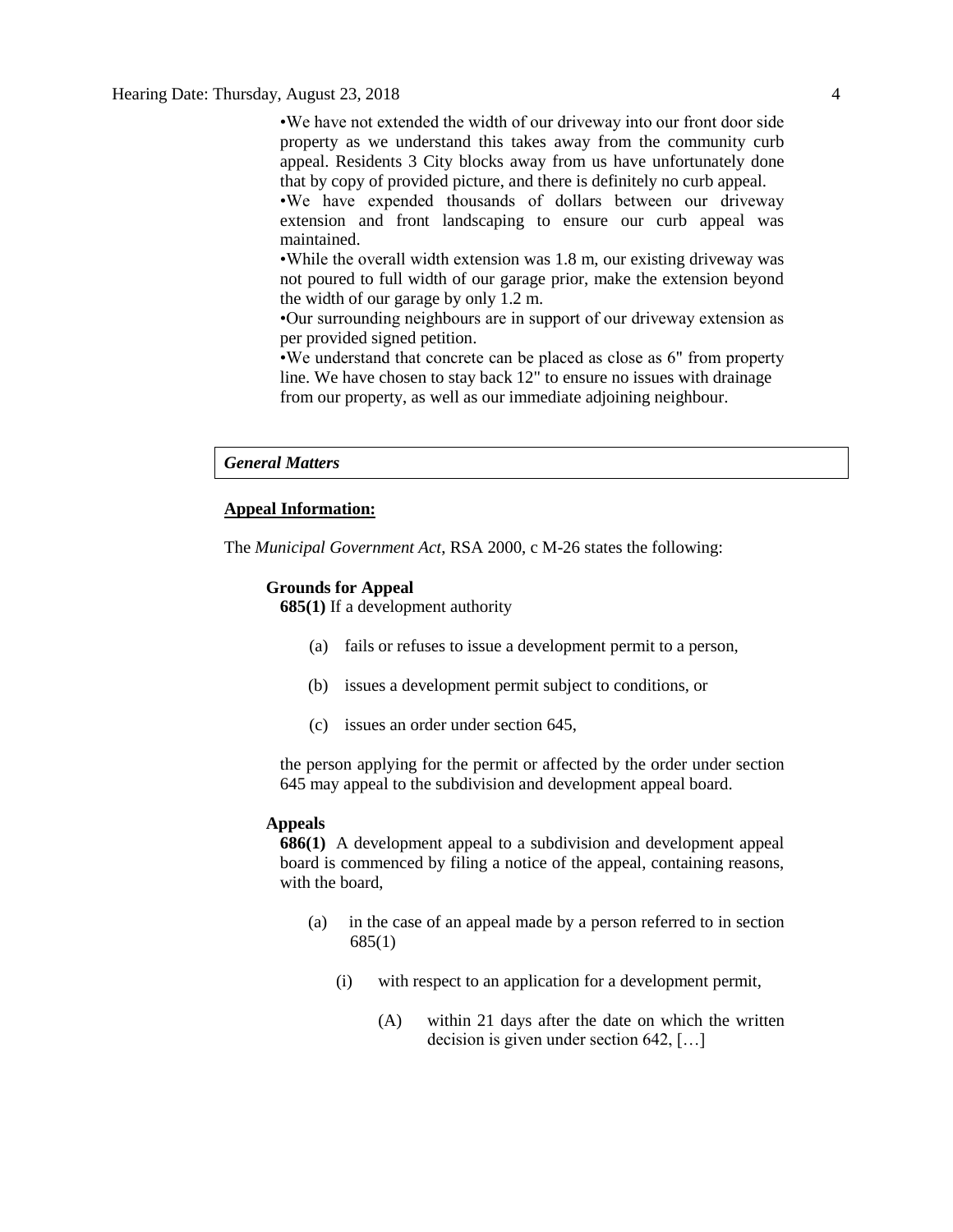# **Hearing and Decision**

**687(3)** In determining an appeal, the subdivision and development appeal board

- …
- (a.1) must comply with the land use policies;
- (a.2) subject to section 638, must comply with any applicable statutory plans;
- (a.3) subject to clause (d), must comply with any land use bylaw in effect;
	- …
	- (c) may confirm, revoke or vary the order, decision or development permit or any condition attached to any of them or make or substitute an order, decision or permit of its own;
	- (d) may make an order or decision or issue or confirm the issue of a development permit even though the proposed development does not comply with the land use bylaw if, in its opinion,
		- (i) the proposed development would not
			- (A) unduly interfere with the amenities of the neighbourhood, or
			- (B) materially interfere with or affect the use, enjoyment or value of neighbouring parcels of land,
		- and
		- (ii) the proposed development conforms with the use prescribed for that land or building in the land use bylaw.

# **General Provisions from the** *Edmonton Zoning Bylaw:*

Under section 115.2(5), **Single Detached Housing** is a **Permitted Use** in the (RSL) Residential Small Lot Zone.

Under section 6.1, **Accessory** means "when used to describe a Use or building, a Use or building naturally or normally incidental, subordinate, and devoted to the principal Use or building, and located on the same lot or Site."

Under section 6.1, **Driveway** means "an area that provides access for vehicles from a public or private roadway to a Garage or Parking Area and does not include a Walkway."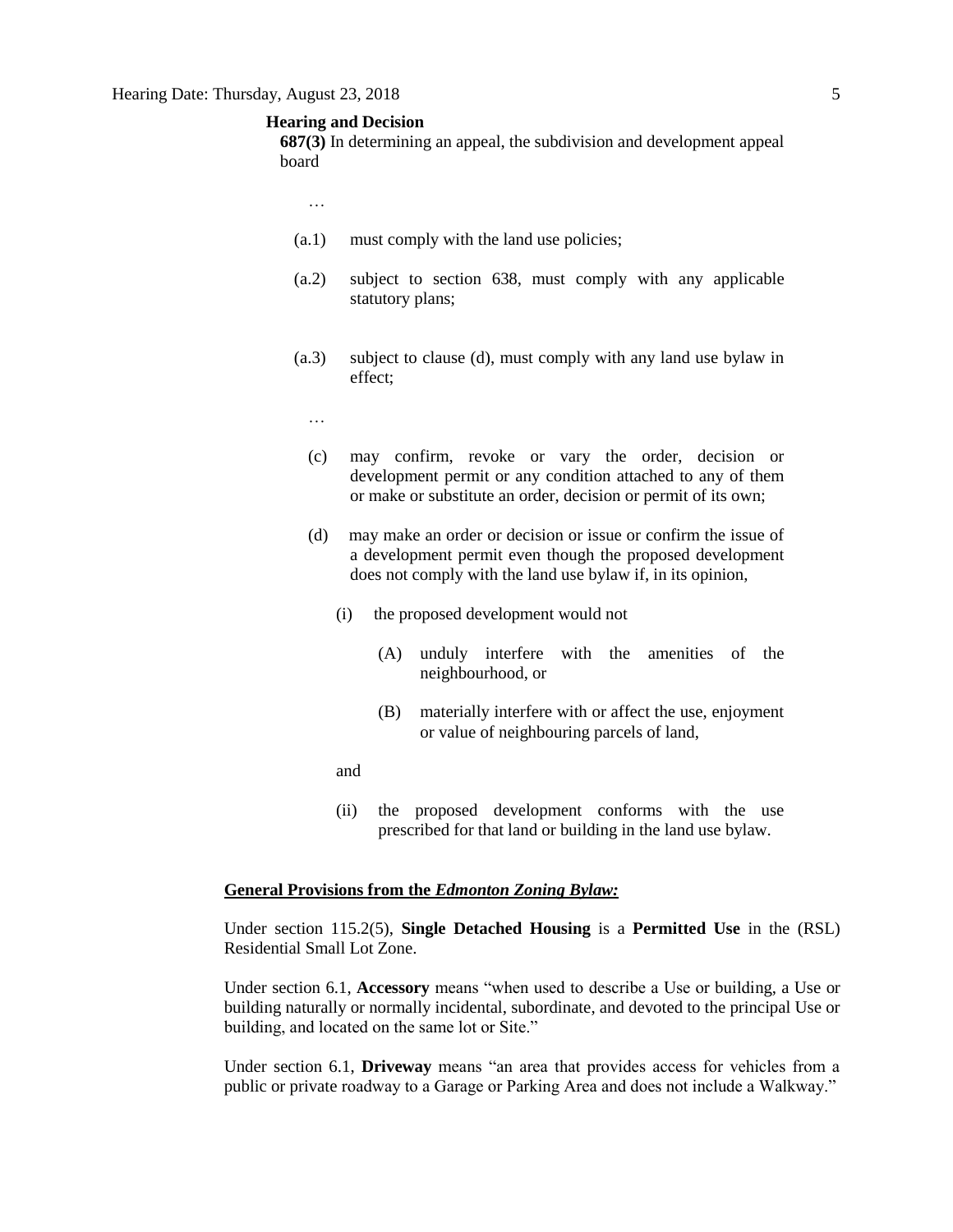Under section 6.1, **Front Yard** means:

the portion of a Site abutting the Front Lot Line extending across the full width of the Site, situated between the Front Lot Line and the nearest wall of the principal building, not including projections.



Under section 6.1, **Garage** means "an Accessory building, or part of a principal building designed and used primarily for the storage of motor vehicles and includes a carport."

Under section 6.1, **Parking Area** means "an area that is used for the parking of vehicles. A Parking Area is comprised of one or more parking spaces, and includes a parking pad, but does not include a Driveway."

Under section 6.1, **Walkway** means "a path for pedestrian circulation that cannot be used for vehicular parking."

Section 115.1 states that the **General Purpose** of the **(RSL) Residential Small Lot Zone**  is:

to provide for smaller lot Single Detached Housing with attached Garages in a suburban setting that provides the opportunity for the more efficient utilization of undeveloped suburban areas and includes the opportunity for Secondary Suites and Garden Suites.

# *Off-street Parking and Loading Regulations*

Section 54.1(4) states:

The Front Yard of any ground level Dwelling in any Residential Zone, or in the case of a corner Site, either the Front Yard or the flanking Side Yard in any Residential Zone, may include a maximum of one Driveway. The Driveway shall:

**a. lead directly from the roadway to the Garage or Parking Area;**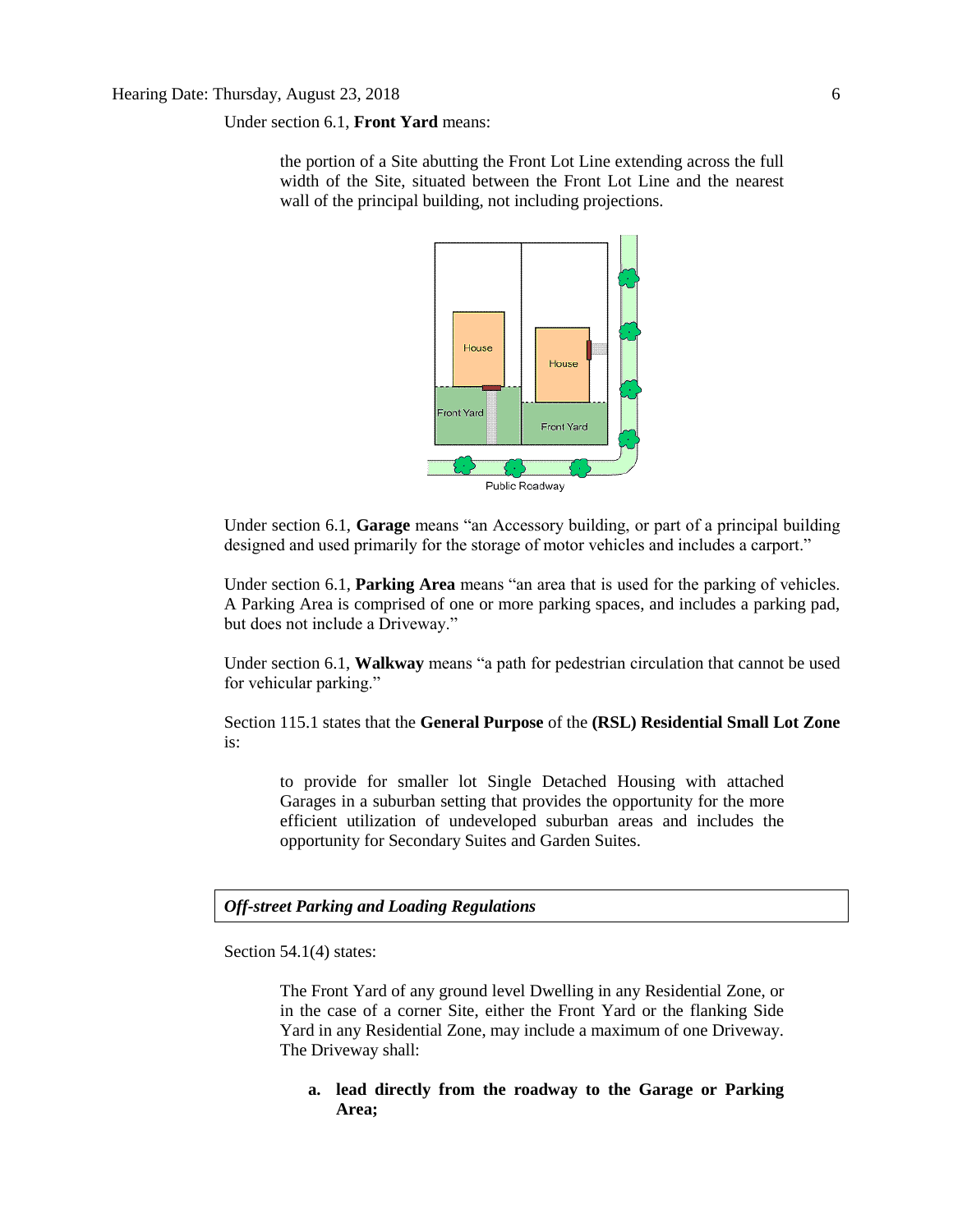- b. for a Garage or Parking Area with one parking space, have a maximum width of  $4.3$  m, or the width of the Garage or Parking Area, whichever is the lesser;
- **c. For a Garage or Parking Area with two or more parking spaces, have a maximum width that shall be calculated as the product of [3.7 m](javascript:void(0);) multiplied by the total number of adjacent side-by-side parking spaces contained within the Garage or Parking Area, or the width of the Garage or Parking Area, whichever is the lesser; and**
- d. …

# **Development Officer's Determination**

**Driveway extension does not lead to a Garage or Parking Area. (Reference Section 54.1(4)(a))** [unedited]

**The width of the Driveway and Driveway extension is 1.8 m greater than the width of the Garage. (Reference Section 54.1(4)(c))** [unedited]

## Notice to Applicant/Appellant

Provincial legislation requires that the Subdivision and Development Appeal Board issue its official decision in writing within fifteen days of the conclusion of the hearing.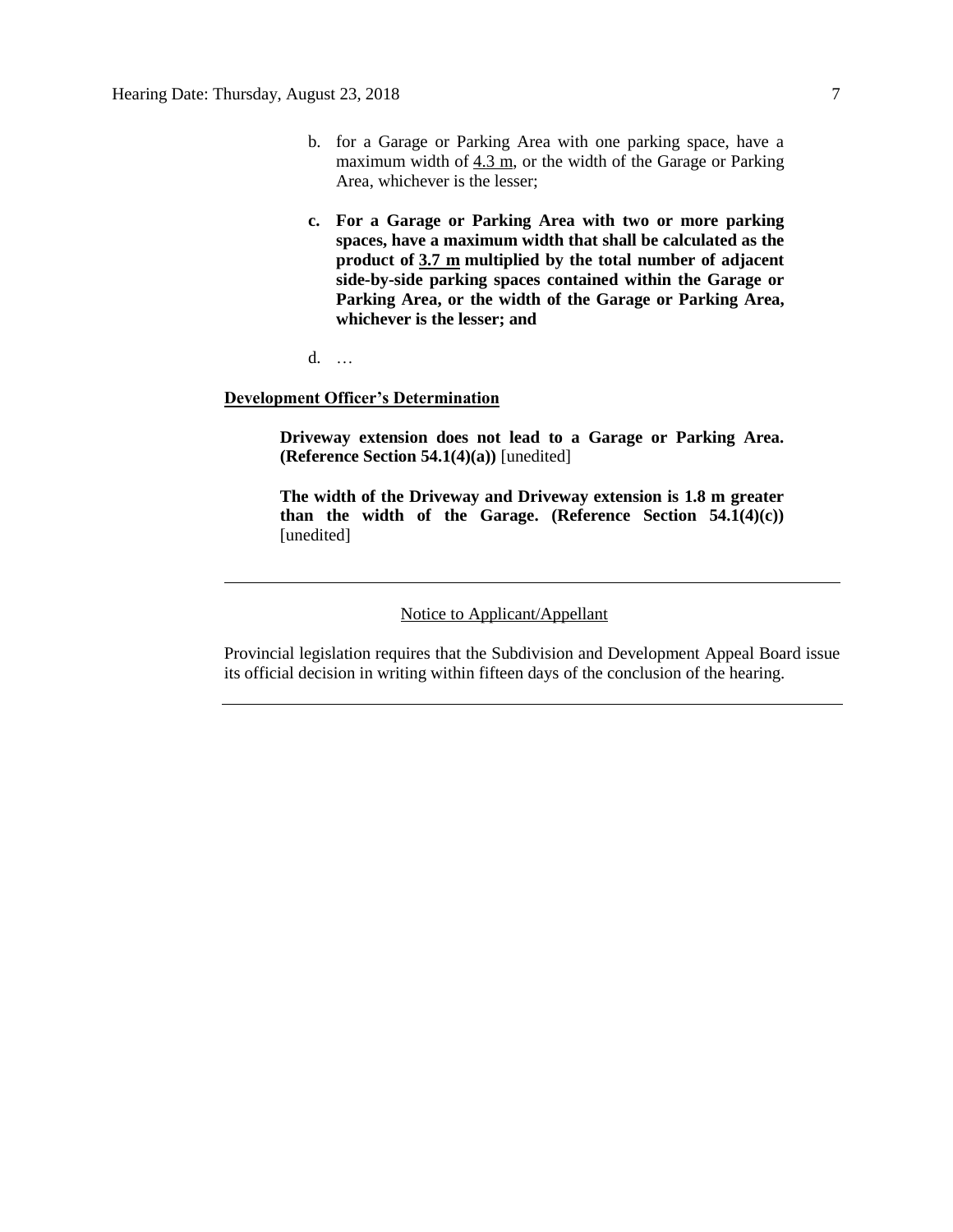|                                                                                                     |                                                                                                 |                        |                                       | Project Number: 285518626-001<br><b>Application Date:</b><br><b>JUN 20, 2018</b>                                               |  |  |  |  |  |  |
|-----------------------------------------------------------------------------------------------------|-------------------------------------------------------------------------------------------------|------------------------|---------------------------------------|--------------------------------------------------------------------------------------------------------------------------------|--|--|--|--|--|--|
| <b><i><u><b>MONTON</b></u></i></b>                                                                  | Printed:<br>July 26, 2018 at 1:03 PM<br>Page:<br>1 of 1                                         |                        |                                       |                                                                                                                                |  |  |  |  |  |  |
|                                                                                                     |                                                                                                 | <b>Application for</b> |                                       |                                                                                                                                |  |  |  |  |  |  |
| <b>Minor Development Permit</b>                                                                     |                                                                                                 |                        |                                       |                                                                                                                                |  |  |  |  |  |  |
|                                                                                                     | This document is a Development Permit Decision for the development application described below. |                        |                                       |                                                                                                                                |  |  |  |  |  |  |
| 7                                                                                                   | Property Address(es) and Legal Description(s)                                                   |                        |                                       |                                                                                                                                |  |  |  |  |  |  |
| 16904 - 57 STREET NW<br>Plan 0820126 Blk 3 Lot 29                                                   |                                                                                                 |                        |                                       |                                                                                                                                |  |  |  |  |  |  |
|                                                                                                     |                                                                                                 |                        |                                       |                                                                                                                                |  |  |  |  |  |  |
|                                                                                                     |                                                                                                 |                        |                                       |                                                                                                                                |  |  |  |  |  |  |
|                                                                                                     |                                                                                                 |                        |                                       |                                                                                                                                |  |  |  |  |  |  |
| <b>Scope of Application</b>                                                                         |                                                                                                 |                        |                                       |                                                                                                                                |  |  |  |  |  |  |
| To construct exterior alterations to a Single Detached House (Driveway extension, 1.81 m x 6.82 m). |                                                                                                 |                        |                                       |                                                                                                                                |  |  |  |  |  |  |
| <b>Permit Details</b>                                                                               |                                                                                                 |                        |                                       |                                                                                                                                |  |  |  |  |  |  |
| # of Dwelling Units Add/Remove: 0                                                                   |                                                                                                 |                        | <b>Class of Permit:</b>               |                                                                                                                                |  |  |  |  |  |  |
| Client File Reference Number:                                                                       |                                                                                                 |                        | Lot Grading Needed?:                  |                                                                                                                                |  |  |  |  |  |  |
| Minor Dev. Application Fee: Exterior Alterations (Res.)                                             |                                                                                                 |                        | New Sewer Service Required: N         |                                                                                                                                |  |  |  |  |  |  |
| Secondary Suite Included ?: N                                                                       |                                                                                                 |                        | Stat. Plan Overlay/Annex Area: (none) |                                                                                                                                |  |  |  |  |  |  |
| I/We certify that the above noted details are correct.                                              |                                                                                                 |                        |                                       |                                                                                                                                |  |  |  |  |  |  |
| Applicant signature:                                                                                |                                                                                                 |                        |                                       |                                                                                                                                |  |  |  |  |  |  |
| <b>Development Application Decision</b>                                                             |                                                                                                 |                        |                                       |                                                                                                                                |  |  |  |  |  |  |
| Refused                                                                                             |                                                                                                 |                        |                                       |                                                                                                                                |  |  |  |  |  |  |
| Issue Date: Jul 13, 2018 Development Authority: FOLKMAN, JEREMY                                     |                                                                                                 |                        |                                       |                                                                                                                                |  |  |  |  |  |  |
| <b>Reason for Refusal</b>                                                                           |                                                                                                 |                        |                                       |                                                                                                                                |  |  |  |  |  |  |
| Driveway extension does not lead to a Garage or Parking Area. (Reference Section 54.1(4)(a))        |                                                                                                 |                        |                                       |                                                                                                                                |  |  |  |  |  |  |
|                                                                                                     |                                                                                                 |                        |                                       | The width of the Driveway and Driveway extension is 1.8 m greater than the width of the Garage. (Reference Section 54.1(4)(c)) |  |  |  |  |  |  |
| <b>Rights of Appeal</b>                                                                             |                                                                                                 |                        |                                       |                                                                                                                                |  |  |  |  |  |  |
| through 689 of the Municipal Government Act.                                                        |                                                                                                 |                        |                                       | The Applicant has the right of appeal within 21 days after the date on which the decision is made, as outlined in Section 683  |  |  |  |  |  |  |
| Fees                                                                                                |                                                                                                 |                        |                                       |                                                                                                                                |  |  |  |  |  |  |
|                                                                                                     | <b>Fee Amount</b><br>\$170.00                                                                   | <b>Amount Paid</b>     | Receipt#                              | <b>Date Paid</b>                                                                                                               |  |  |  |  |  |  |
| Dev. Application Fee<br><b>Total GST Amount:</b>                                                    | \$0.00                                                                                          | \$170.00               | 05116855                              | Jun 20, 2018                                                                                                                   |  |  |  |  |  |  |
| <b>Totals for Permit:</b>                                                                           | \$170.00                                                                                        | \$170.00               |                                       |                                                                                                                                |  |  |  |  |  |  |
|                                                                                                     |                                                                                                 |                        |                                       |                                                                                                                                |  |  |  |  |  |  |
|                                                                                                     |                                                                                                 |                        |                                       |                                                                                                                                |  |  |  |  |  |  |
|                                                                                                     |                                                                                                 |                        |                                       |                                                                                                                                |  |  |  |  |  |  |
|                                                                                                     |                                                                                                 |                        |                                       |                                                                                                                                |  |  |  |  |  |  |
|                                                                                                     |                                                                                                 |                        |                                       |                                                                                                                                |  |  |  |  |  |  |
|                                                                                                     |                                                                                                 |                        |                                       |                                                                                                                                |  |  |  |  |  |  |
|                                                                                                     |                                                                                                 |                        |                                       |                                                                                                                                |  |  |  |  |  |  |
|                                                                                                     |                                                                                                 |                        |                                       |                                                                                                                                |  |  |  |  |  |  |
|                                                                                                     |                                                                                                 | THIS IS NOT A PERMIT   |                                       |                                                                                                                                |  |  |  |  |  |  |
|                                                                                                     |                                                                                                 |                        |                                       |                                                                                                                                |  |  |  |  |  |  |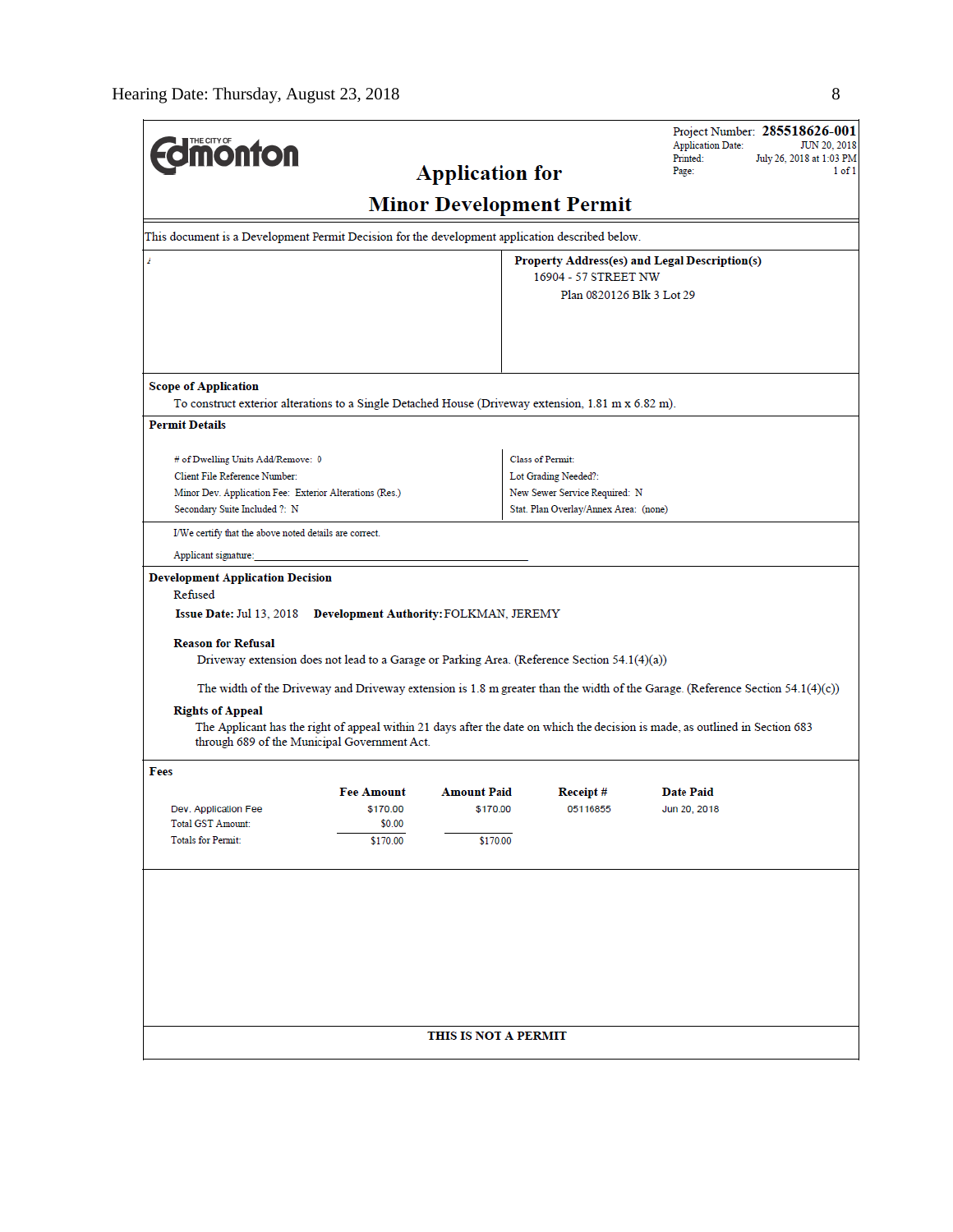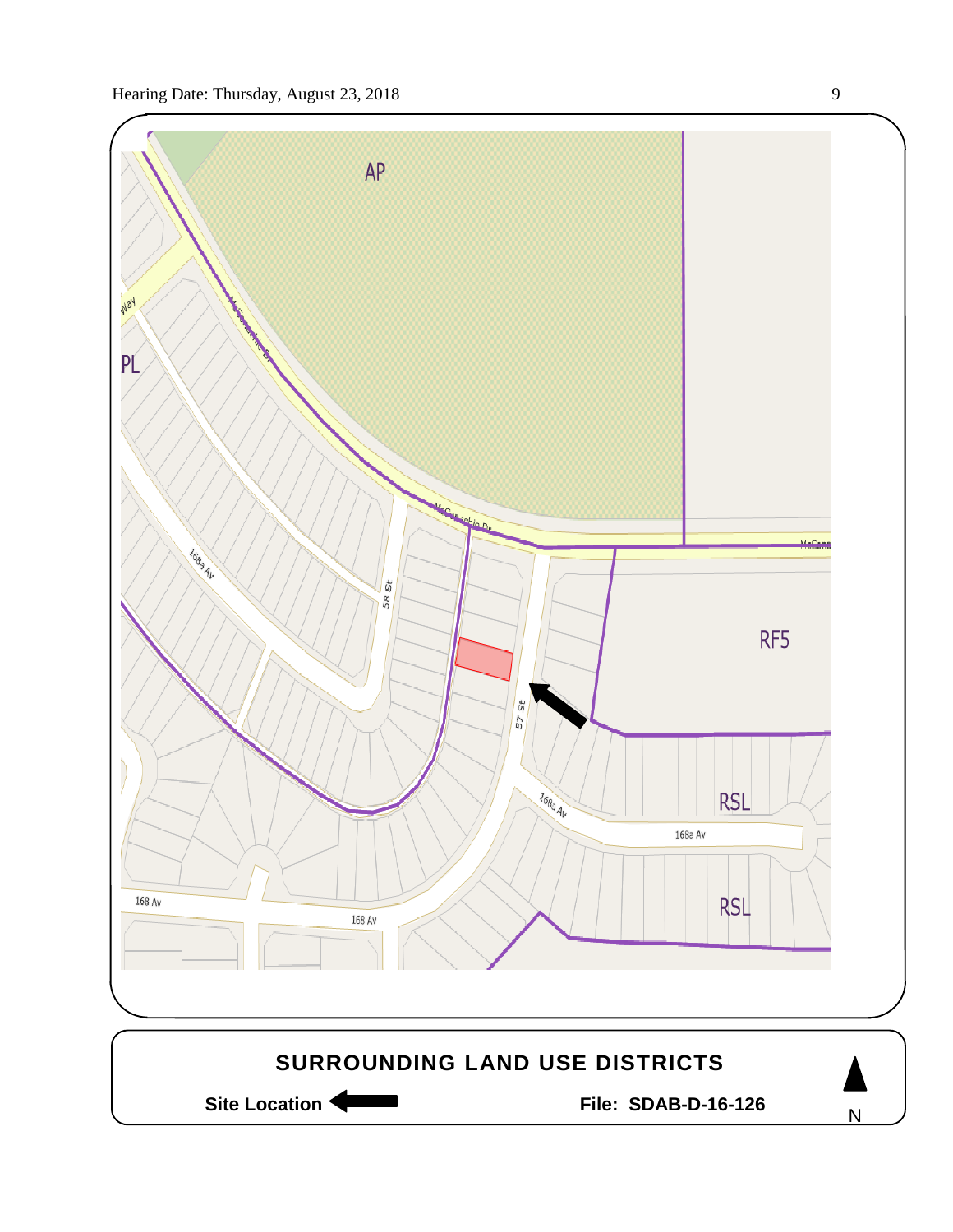# **TO BE RAISED ITEM II: 10:30 A.M. FILE: SDAB-D-18-115**

Stores to a Restaurant (50 Seats, 36.2

# AN APPEAL FROM THE DECISION OF THE DEVELOPMENT OFFICER

APPELLANT:

APPLICATION NO.: 265793500-001 APPLICATION TO: Change the Use from General Retail

square metres of Public Space) and construct interior alterations (Fleisch) DECISION OF THE DEVELOPMENT AUTHORITY: Refused DECISION DATE: June 27, 2018 DATE OF APPEAL: July 6, 2018 MUNICIPAL DESCRIPTION OF SUBJECT PROPERTY: 10610 - 82 Street NW LEGAL DESCRIPTION: Plan 1522508 Blk 51 Lot 29 ZONE: DC2.863 Site Specific Development Control Provision OVERLAY: N/A  $STATUITORY PLAN: N/A$ 

# *Grounds for Appeal*

The Appellant provided the following reasons for appealing the decision of the Development Authority:

> The refusal reason stated that there is not adequate parking in the area to support this development application. However, we submitted an engineered parking study that showed that there is adequate parking. Transportation looked at the study and sent a letter saying they were satisfied that parking requirements for the development permit had been met. A week later they sent a revised decision that they actually could not support the permit approval because of parking complaints in the area. There is a group of concerned neighbours on 82 street that have voiced their concerns to Coun. Henderson about our current business in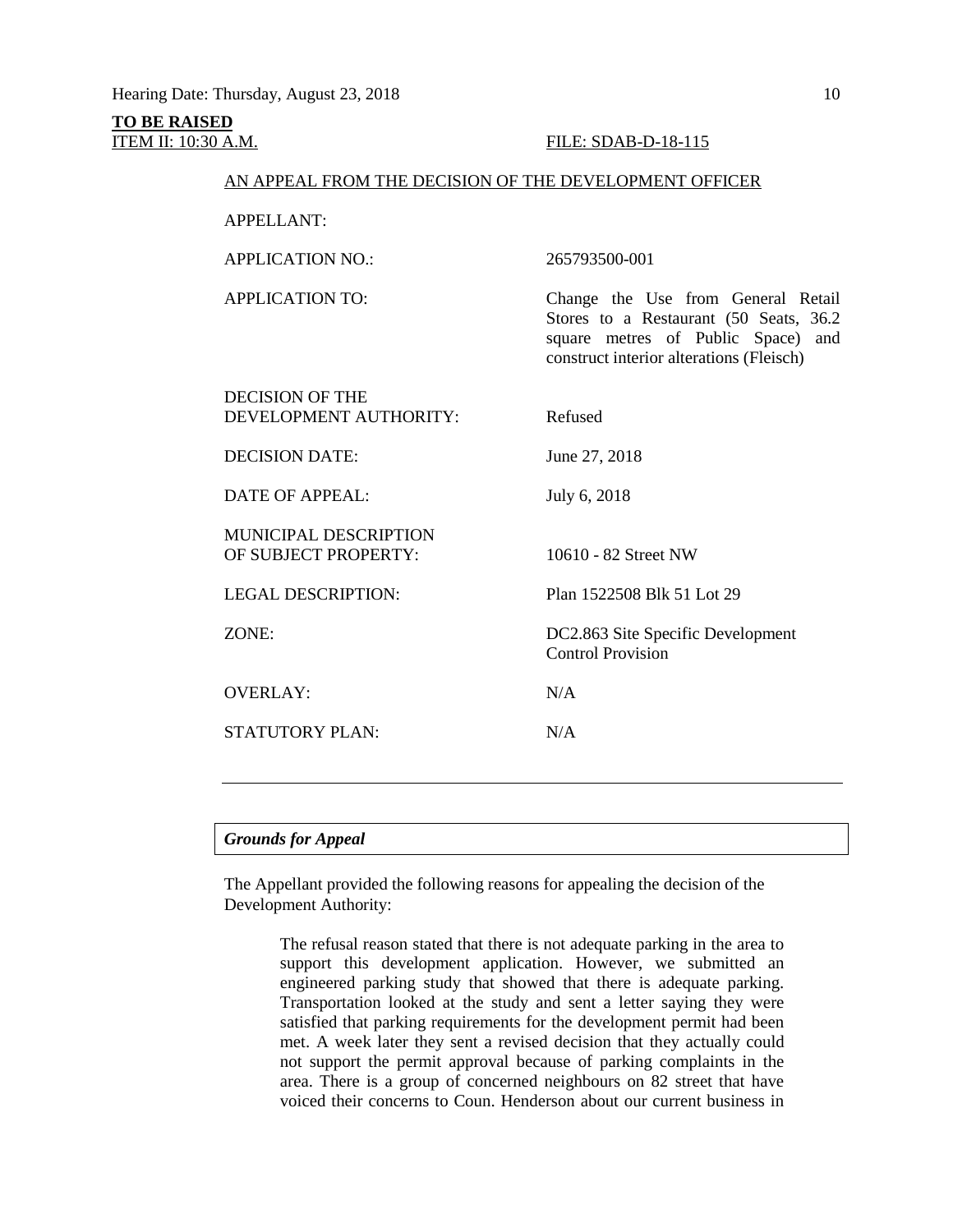the same building (Cartago) and the volume it has brought to the area. They are opposed to another sit down restaurant in the St. Claire building for this reason. We are planning a coffee shop, deli and specialty food store in the space. As you can see from the drawing submitted, the actual sit down space is quite small.

# *General Matters*

# **Appeal Information:**

The Subdivision and Development Appeal Board made and passed the following motion on August 2, 2018:

**"That SDAB-D-18-115 be TABLED to August 23, 2018 at the written request of the Appellant and with the consent of the Development Officer."**

The *Municipal Government Act*, RSA 2000, c M-26 states the following:

#### **Grounds for Appeal**

**685(1)** If a development authority

- (a) fails or refuses to issue a development permit to a person,
- (b) issues a development permit subject to conditions, or
- (c) issues an order under section 645,

the person applying for the permit or affected by the order under section 645 may appeal to the subdivision and development appeal board.

# **Appeals**

**686(1)** A development appeal to a subdivision and development appeal board is commenced by filing a notice of the appeal, containing reasons, with the board,

- (a) in the case of an appeal made by a person referred to in section 685(1)
	- (i) with respect to an application for a development permit,
		- (A) within 21 days after the date on which the written decision is given under section 642, […]

**685(4)** Despite subsections (1), (2) and (3), if a decision with respect to a development permit application in respect of a direct control district

(a) …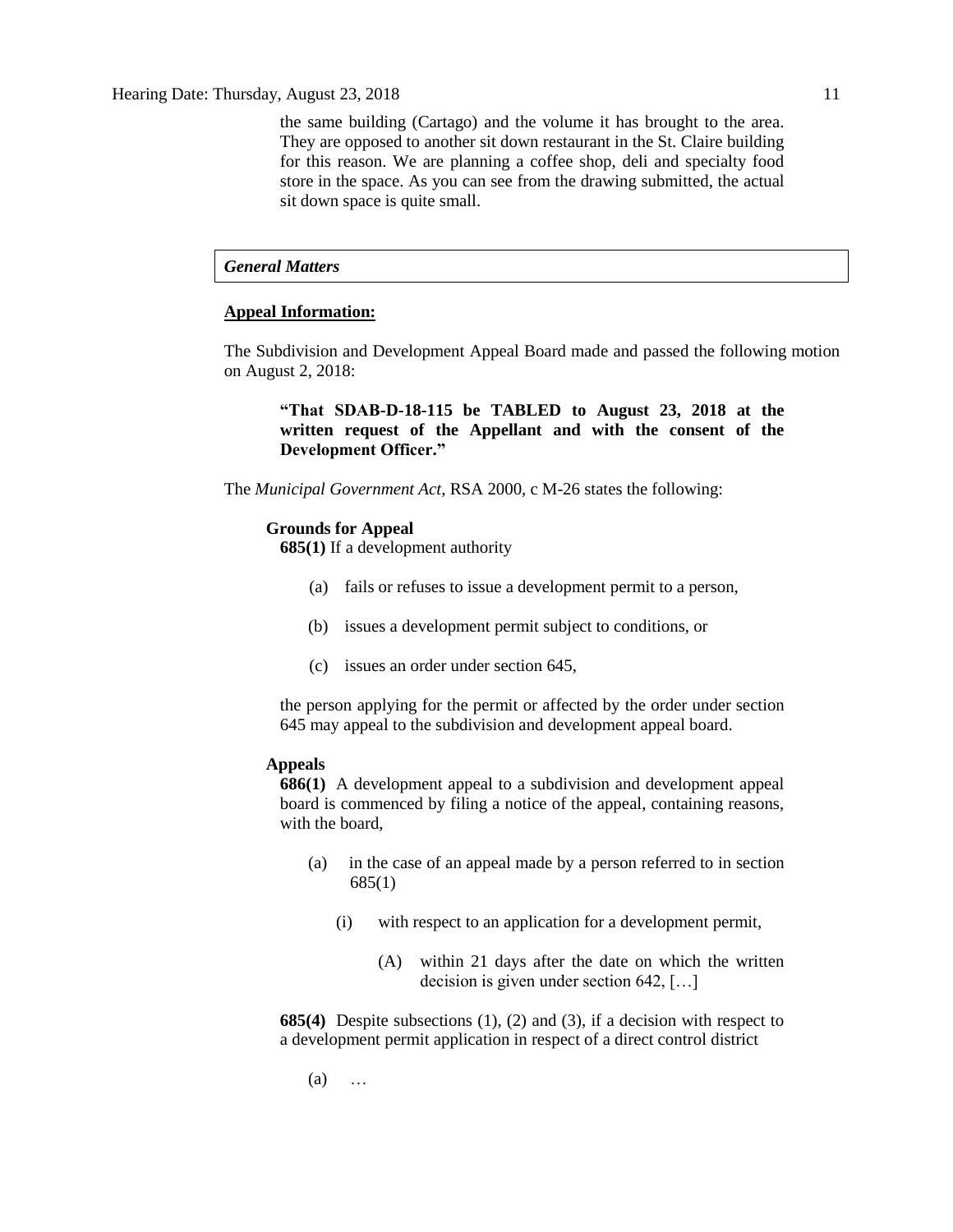(b) is made by a development authority, the appeal is limited to whether the development authority followed the directions of council, and if the subdivision and development appeal board finds that the development authority did not follow the directions it may, in accordance with the directions, substitute its decision for the development authority's decision.

# **General Provisions from the** *Edmonton Zoning Bylaw:*

Under section DC2.863.3.p, **Restaurants, for less than 100 occupants and 120 m2 of Public Space** is a **Listed Use** in the DC2.863 Site Specific Development Control Provision.

Under section 7.4(47), **Restaurants** mean:

development where the primary purpose of the facility is the sale of prepared foods and beverages to the public, for consumption within the premises or off the Site. Minors are never prohibited from any portion of the establishment at any time during the hours of operation. This Use typically has a varied menu, with a fully equipped kitchen and preparation area, and includes fast food and family restaurants.

Section DC2.863.1 states that the **General Purpose** of the **DC2.863 Site Specific Development Control Provision** is "To allow for the development of a 4-storey mixed use residential apartment building with commercial uses on the ground floor."

# *Parking*

Section DC2.863.4.j states:

Parking requirements shall be in accordance with section 54 of the Zoning Bylaw, except that:

- i. Access to parking shall be provided from the Lane;
- ii. A minimum of 1.0 parking stalls per Dwelling shall be provided;
- iii. Visitor parking shall be accommodated off-site; and
- iv. A Parking Management Plan to allow shared-use parking between residential and commercial uses shall be submitted to the satisfaction of the Development Officer, in consultation with Transportation Services, as a part of the Development Permit application.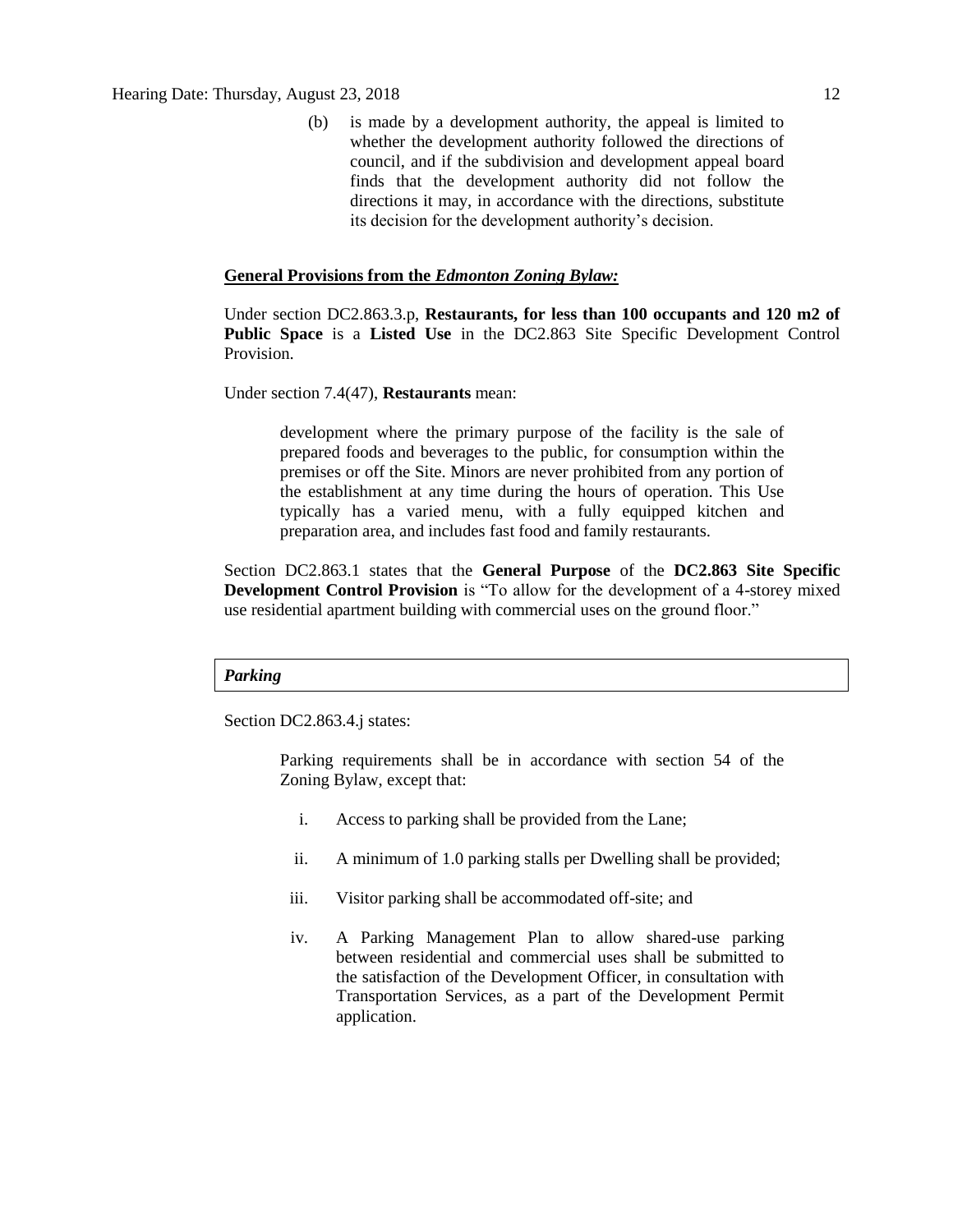# Hearing Date: Thursday, August 23, 2018 13

Section 54.2, Schedule  $1(A)(23)$  provides the following with the minimum Number of Parking Spaces Required:

| Restaurants, | Specialty | Food 1 parking space per 9.6 m2 of |  |  |  |
|--------------|-----------|------------------------------------|--|--|--|
| Services     |           | Public Space.                      |  |  |  |

Section  $54.1(2)$ (h) states:

In the case of the multiple Use of a Site, the Development Officer shall calculate the vehicular parking, Bicycle Parking and total off-street loading requirement for each individual Use and the total shall be deemed to be the required vehicular parking, Bicycle Parking or offstreet loading for the Site, unless the applicant can demonstrate that there is complementary use of the parking or loading facilities which would warrant a reduction in the requirements. Where such reduction is made, this shall be considered a variance and the Development Officer shall state the reduction and the reasons for it on the Development Permit.

Under section 6, **Public Space** means:

space that is part of an establishment, which is open to the public and not restricted to only employees. Public Space includes any private non-sale hospitality area where products manufactured within the premises are provided to private groups for tasting and sampling. This definition does not include kitchens, administration offices, food or drink preparation areas.

# **Development Officer's Determination**

**Vehicular parking shall be provided in accordance with DC2.863.4 of the Zoning Bylaw:**

**Required parking: 70 spaces Proposed parking: 28 spaces**

**Deficient: 42 spaces**

**Further, based on the Subdivision Planning memorandum dated 13 June 2018, there are significant concerns regarding the potential impact of additional parking demands on nearby residential properties.** 

**It is the Development Officer's opinion that the proposed use, based on the above considerations, will cause an undue and negative impact to surrounding properties and development.** [unedited]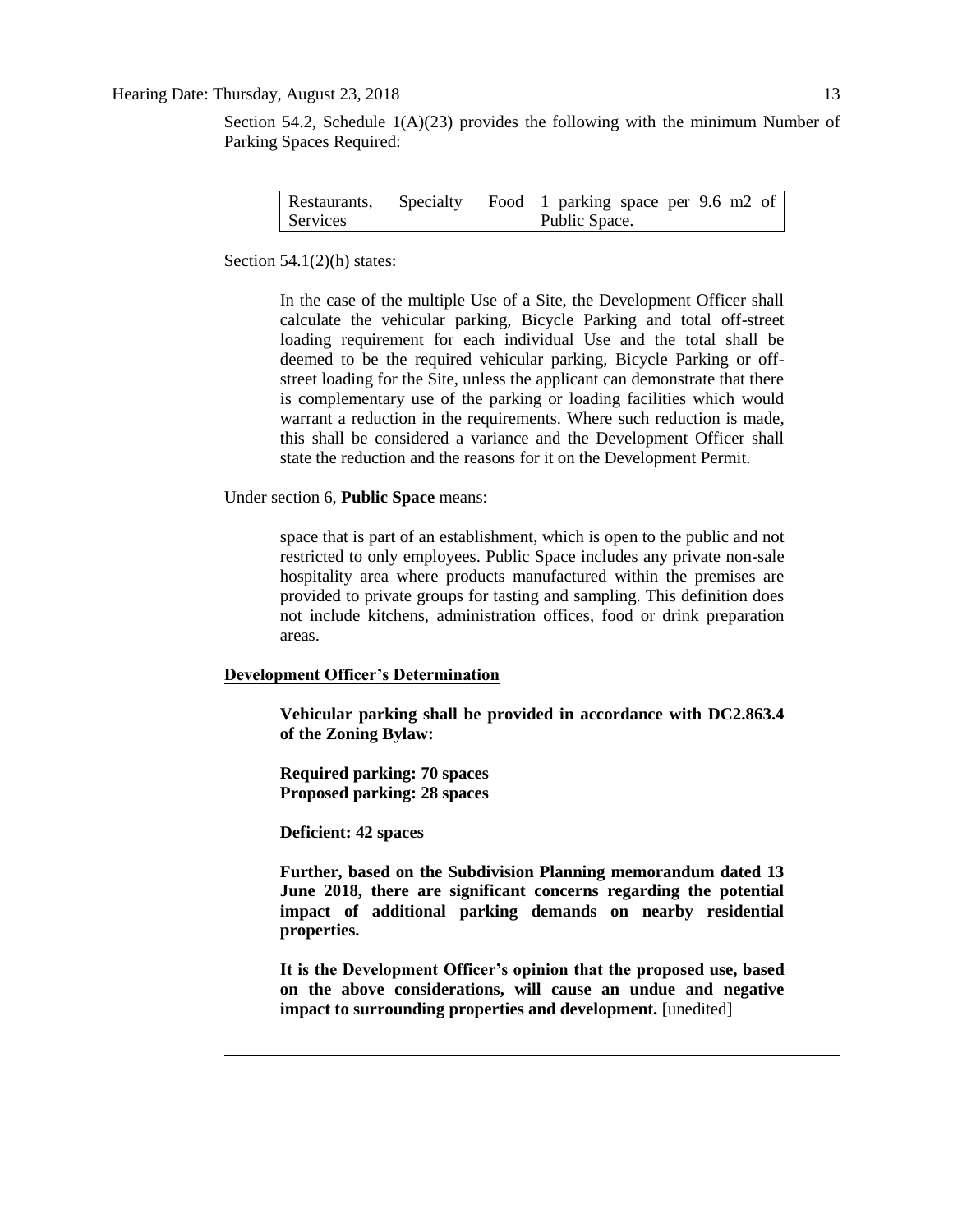# Notice to Applicant/Appellant

Provincial legislation requires that the Subdivision and Development Appeal Board issue its official decision in writing within fifteen days of the conclusion of the hearing.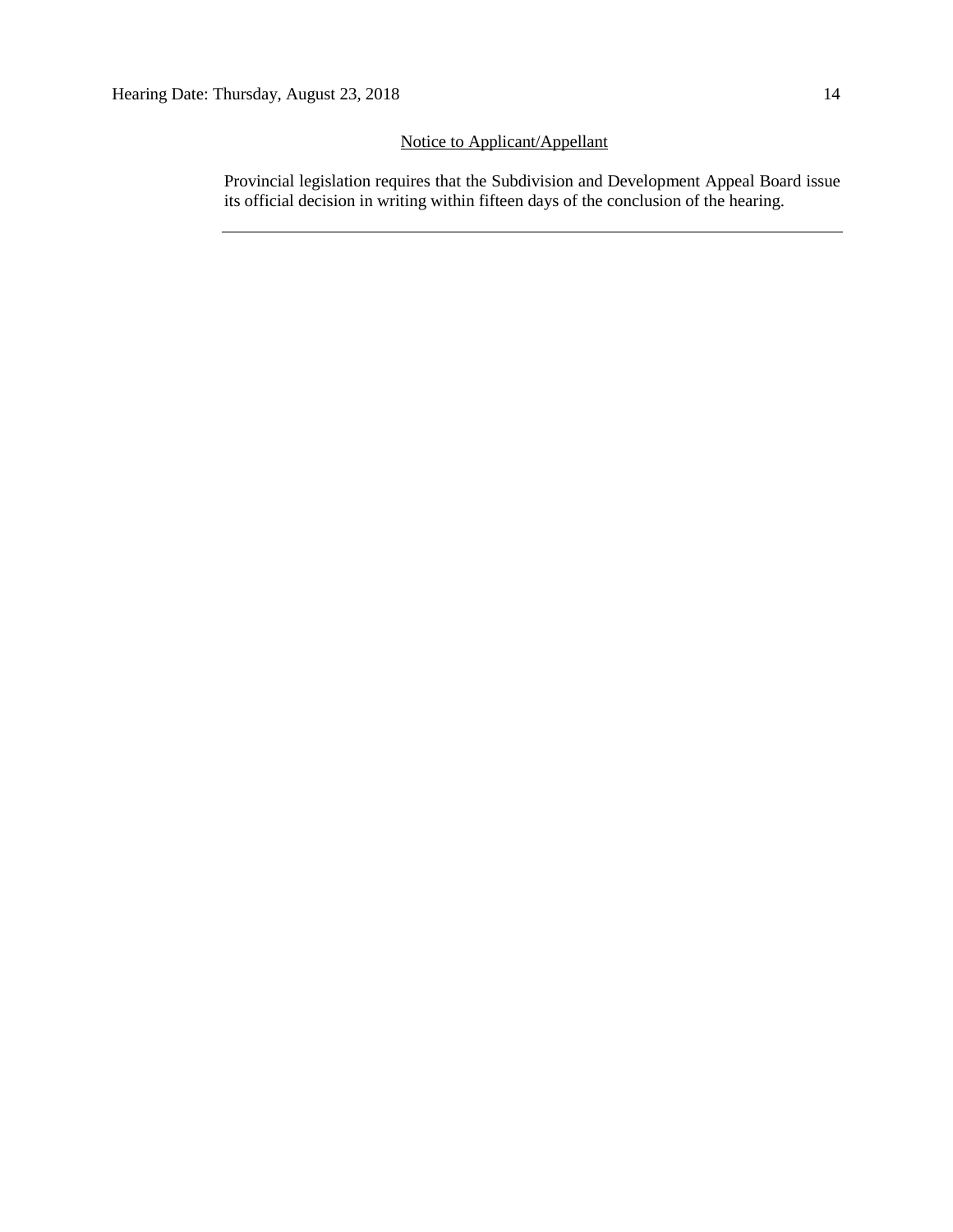|                                                                                                 | Project Number: 265793500-001<br><b>Application Date:</b><br>OCT 30, 2017                                                          |
|-------------------------------------------------------------------------------------------------|------------------------------------------------------------------------------------------------------------------------------------|
| <b><i><u><u><b>Monton</b></u></u></i></b>                                                       | Printed:<br>June 27, 2018 at 1:20 PM<br>Page:<br>1 of 2                                                                            |
|                                                                                                 | <b>Application for</b>                                                                                                             |
|                                                                                                 | <b>Major Development Permit</b>                                                                                                    |
| This document is a Development Permit Decision for the development application described below. |                                                                                                                                    |
| Applicant                                                                                       | Property Address(es) and Legal Description(s)                                                                                      |
|                                                                                                 | 10610 - 82 STREET NW                                                                                                               |
|                                                                                                 | Plan 1522508 Blk 51 Lot 29                                                                                                         |
|                                                                                                 | <b>Specific Address(es)</b>                                                                                                        |
|                                                                                                 | Suite:<br>8210 - 106 AVENUE NW                                                                                                     |
|                                                                                                 | Entryway: 8210 - 106 AVENUE NW                                                                                                     |
|                                                                                                 | Building: 10610 - 82 STREET NW                                                                                                     |
| <b>Scope of Application</b>                                                                     |                                                                                                                                    |
| (Fleisch)                                                                                       | To change the use from General Retail Stores to a Restaurant (50 Seats, 36.2m2 Public Space) and construct interior alterations.   |
| <b>Permit Details</b>                                                                           |                                                                                                                                    |
| <b>Class of Permit:</b>                                                                         | <b>Contact Person:</b>                                                                                                             |
| Gross Floor Area (sq.m.): 151.14                                                                | Lot Grading Needed?: N                                                                                                             |
| New Sewer Service Required: N                                                                   | NumberOfMainFloorDwellings:                                                                                                        |
| Site Area (sq. m.): 1283.06                                                                     | Stat. Plan Overlay/Annex Area: (none)                                                                                              |
| I/We certify that the above noted details are correct.                                          |                                                                                                                                    |
| Applicant signature:                                                                            |                                                                                                                                    |
| <b>Development Application Decision</b>                                                         |                                                                                                                                    |
| Refused                                                                                         |                                                                                                                                    |
| <b>Reason for Refusal</b>                                                                       |                                                                                                                                    |
| Vehicular parking shall be provided in accordance with DC2.863.4 of the Zoning Bylaw:           |                                                                                                                                    |
| Required parking: 70 spaces                                                                     |                                                                                                                                    |
| Proposed parking: 28 spaces                                                                     |                                                                                                                                    |
|                                                                                                 |                                                                                                                                    |
| Deficient: 42 spaces                                                                            |                                                                                                                                    |
| impact of additional parking demands on nearby residential properties.                          | Further, based on the Subdivision Planning memorandum dated 13 June 2018, there are significant concerns regarding the potential   |
| impact to surrounding properties and development.                                               | It is the Development Officer's opinion that the proposed use, based on the above considerations, will cause an undue and negative |
|                                                                                                 |                                                                                                                                    |
|                                                                                                 |                                                                                                                                    |
|                                                                                                 |                                                                                                                                    |
| <b>Rights of Appeal</b>                                                                         |                                                                                                                                    |
| through 689 of the Municipal Government Act.                                                    | The Applicant has the right of appeal within 21 days after the date on which the decision is made, as outlined in Section 683      |
| <b>Issue Date: Jun 27, 2018</b><br>Development Authority: WELCH, IMAI                           |                                                                                                                                    |
|                                                                                                 |                                                                                                                                    |
|                                                                                                 | THIS IS NOT A PERMIT                                                                                                               |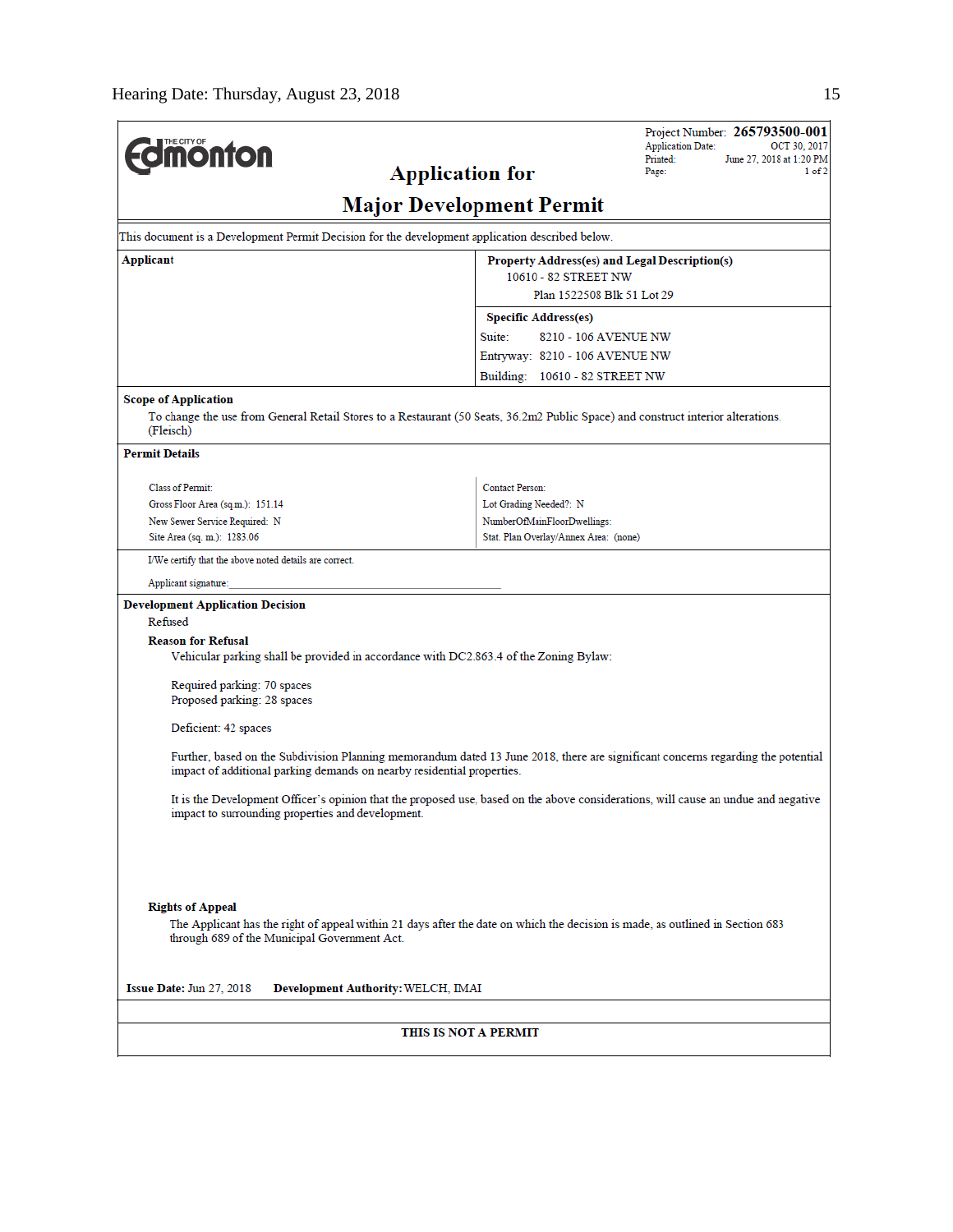| <b>difficing for the district of the district of the district of the district of the district of the d</b> |                                         | <b>Application for</b>         |                      | Application Date:<br>Printed:<br>Page: | Project Number: 265793500-001<br>OCT 30, 2017<br>June 27, 2018 at 1:20 PM<br>$2$ of $2$ |  |  |  |  |
|------------------------------------------------------------------------------------------------------------|-----------------------------------------|--------------------------------|----------------------|----------------------------------------|-----------------------------------------------------------------------------------------|--|--|--|--|
| <b>Major Development Permit</b>                                                                            |                                         |                                |                      |                                        |                                                                                         |  |  |  |  |
| Fees                                                                                                       |                                         |                                |                      |                                        |                                                                                         |  |  |  |  |
| Major Dev. Application Fee<br><b>Total GST Amount:</b>                                                     | <b>Fee Amount</b><br>\$271.00<br>\$0.00 | <b>Amount Paid</b><br>\$271.00 | Receipt#<br>04592624 | <b>Date Paid</b><br>Oct 30, 2017       |                                                                                         |  |  |  |  |
| <b>Totals for Permit:</b>                                                                                  | \$271.00                                | \$271.00                       |                      |                                        |                                                                                         |  |  |  |  |
|                                                                                                            |                                         |                                |                      |                                        |                                                                                         |  |  |  |  |
|                                                                                                            |                                         |                                |                      |                                        |                                                                                         |  |  |  |  |
|                                                                                                            |                                         |                                |                      |                                        |                                                                                         |  |  |  |  |
|                                                                                                            |                                         |                                |                      |                                        |                                                                                         |  |  |  |  |
|                                                                                                            |                                         |                                |                      |                                        |                                                                                         |  |  |  |  |
|                                                                                                            |                                         |                                |                      |                                        |                                                                                         |  |  |  |  |
|                                                                                                            |                                         |                                |                      |                                        |                                                                                         |  |  |  |  |
|                                                                                                            |                                         |                                |                      |                                        |                                                                                         |  |  |  |  |
|                                                                                                            |                                         |                                |                      |                                        |                                                                                         |  |  |  |  |
|                                                                                                            |                                         |                                |                      |                                        |                                                                                         |  |  |  |  |
|                                                                                                            |                                         |                                |                      |                                        |                                                                                         |  |  |  |  |
|                                                                                                            |                                         |                                |                      |                                        |                                                                                         |  |  |  |  |
|                                                                                                            |                                         |                                |                      |                                        |                                                                                         |  |  |  |  |
|                                                                                                            |                                         |                                |                      |                                        |                                                                                         |  |  |  |  |
|                                                                                                            |                                         |                                |                      |                                        |                                                                                         |  |  |  |  |
|                                                                                                            |                                         |                                |                      |                                        |                                                                                         |  |  |  |  |
|                                                                                                            |                                         |                                |                      |                                        |                                                                                         |  |  |  |  |
|                                                                                                            |                                         |                                |                      |                                        |                                                                                         |  |  |  |  |
|                                                                                                            |                                         |                                |                      |                                        |                                                                                         |  |  |  |  |
|                                                                                                            |                                         |                                |                      |                                        |                                                                                         |  |  |  |  |
|                                                                                                            |                                         |                                |                      |                                        |                                                                                         |  |  |  |  |
|                                                                                                            |                                         | THIS IS NOT A PERMIT           |                      |                                        |                                                                                         |  |  |  |  |
|                                                                                                            |                                         |                                |                      |                                        |                                                                                         |  |  |  |  |